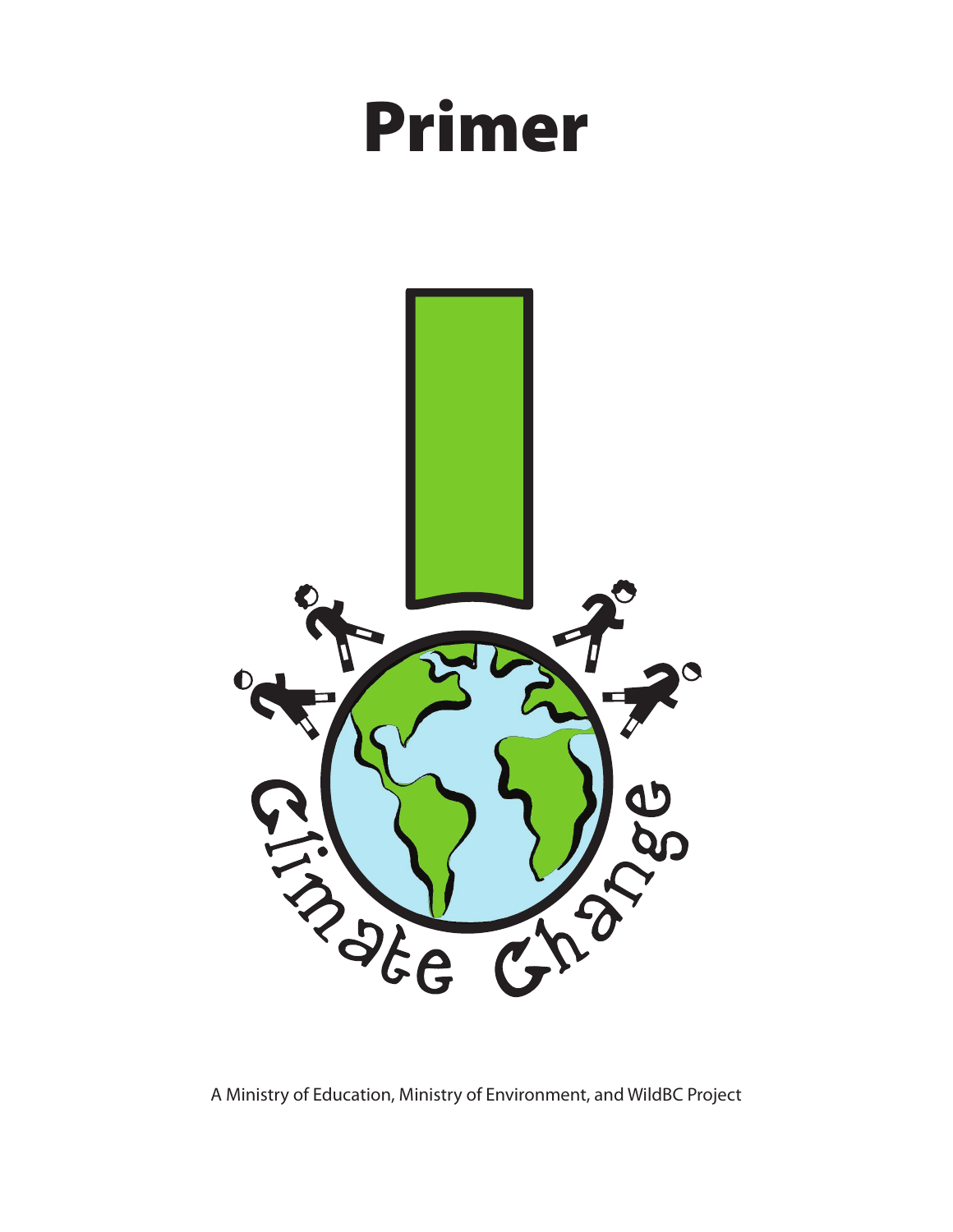# **Contents**

| Enhanced Greenhouse Effect and Human Induced Climate Change  5 |
|----------------------------------------------------------------|
|                                                                |
|                                                                |
|                                                                |
|                                                                |
|                                                                |
|                                                                |
|                                                                |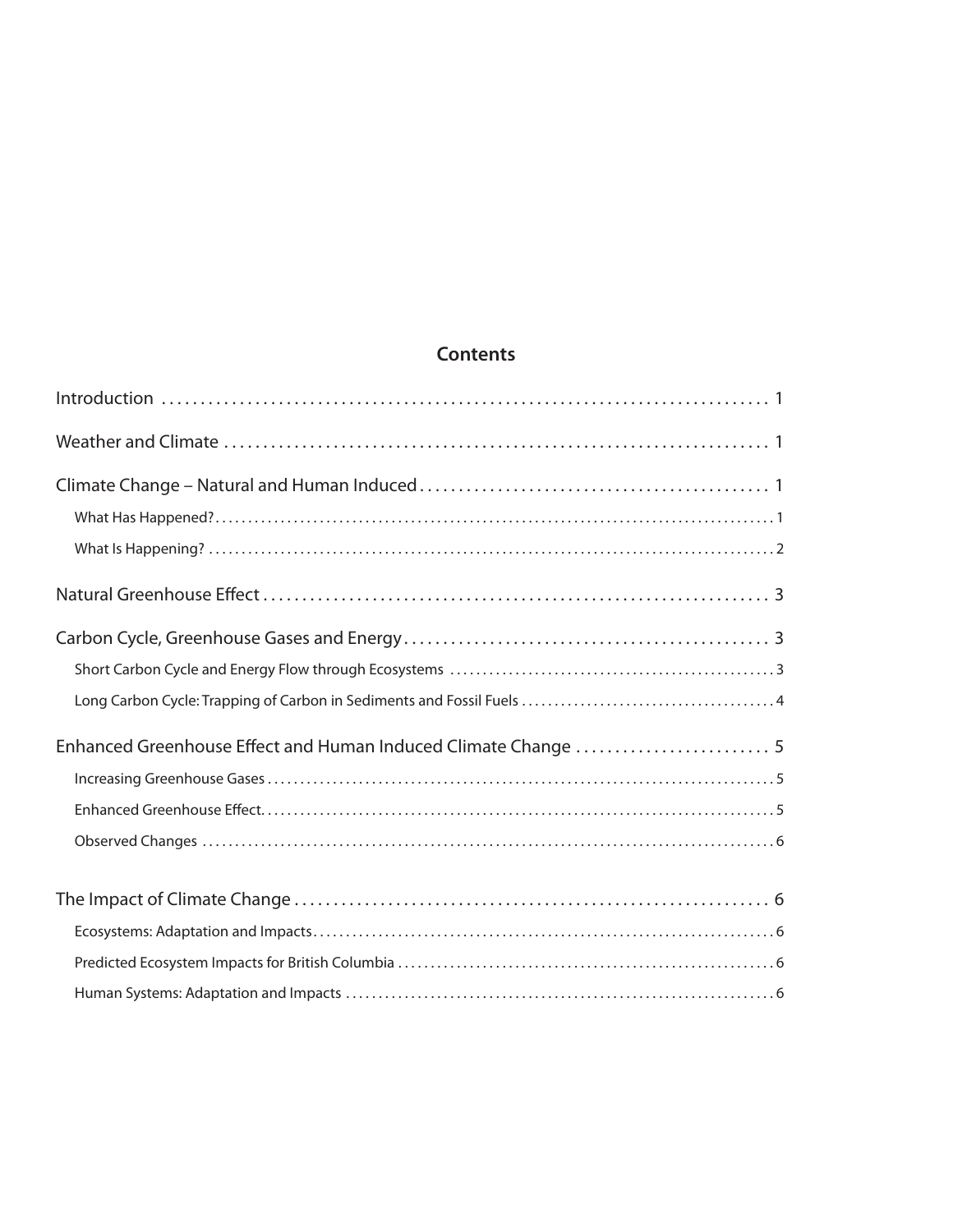

# Primer

Change is hard to detect, especially from the perspective of one person, in one place, at one time. How is it possible that my actions have any impact on the natural world around me? When each of our actions is combined with those of every other person in our regions, provinces, and countries, the impact of our way of life can be huge.

# **Introduction**

This primer provides a brief introduction to some of the Earth's natural systems that sustain us (e.g., weather and climate systems, the carbon cycle, ecosystems) and indicates how our daily activities and societal actions have affected these systems. After explaining the natural greenhouse effect and how our disruption of the carbon cycle has resulted in an enhanced greenhouse effect, this primer looks at the impacts of climate change. Also covered is how populations of organisms may adapt to changes in their physical environment, how we might adapt to our changing climate, and actions we can take to reduce our impact.

Climate change is happening. Using these lessons to teach about climate change and how to lessen our impact is one of the ways you can take action and help make changes that will positively affect the future.

# **Weather and Climate**

**Weather** is what we experience: it is the daily change in temperature, precipitation, wind speed, wind direction, cloud cover, humidity and air pressure. **Climate** is what we expect the weather to be, based on many years of recorded weather measurements and observed weather patterns. In other words, **climate** is the *average* weather pattern over longer periods of time, generally tens to hundreds of years.

Climate and weather are a **result of complex interactions** between the Sun's energy and the Earth's air, land and water, that cause air to circulate, moving energy between the equator and the north and south poles. These interactions form a life-sustaining **global climate system**. We now understand that changing parts of this system has important global consequences for our climate and life on Earth.

**Regional climates** profoundly affect the distribution and the population numbers of organisms on land, in freshwater, and in oceans. Researchers in British Columbia have identified fourteen land-based **biogeoclimatic zones**. Each has a distinct array of plants and animals (the biotic or biological component of ecosystems), resulting from the interaction of global climate patterns with the local geography, such as the types of landforms and water bodies in the area (the abiotic component of ecosystems).

Meteorologists use all available weather data, numerical computer models, and their best understanding of weather processes to predict or forecast future weather. The level of complexity, along with data and knowledge gaps, can cause errors in forecasts. Consequently, we never know exactly what the weather will be until it happens. Similarly, climatologists create complex models to try to gain a picture of what our regional and global climates may be in the future.

## **Climate Change – Natural and Human Induced What Has Happened?**

During the Earth's 4.6 billion year history, subtle to dramatic global changes in climate patterns have occurred naturally due to several factors, including:

- $\blacksquare$  changes in the Sun's heat output (e.g., solar flares, sunspots);
- $\blacksquare$  recurring cyclic changes in the size of Earth's orbit and how it tilts toward the Sun (i.e., Milankovitch cycles);
- $\blacksquare$  changes in the location of the Earth's continents and oceans (i.e., continental drift);
- $\blacksquare$  and volcanic eruptions which add gases and dust to the atmosphere that change the amount of solar energy Earth receives.

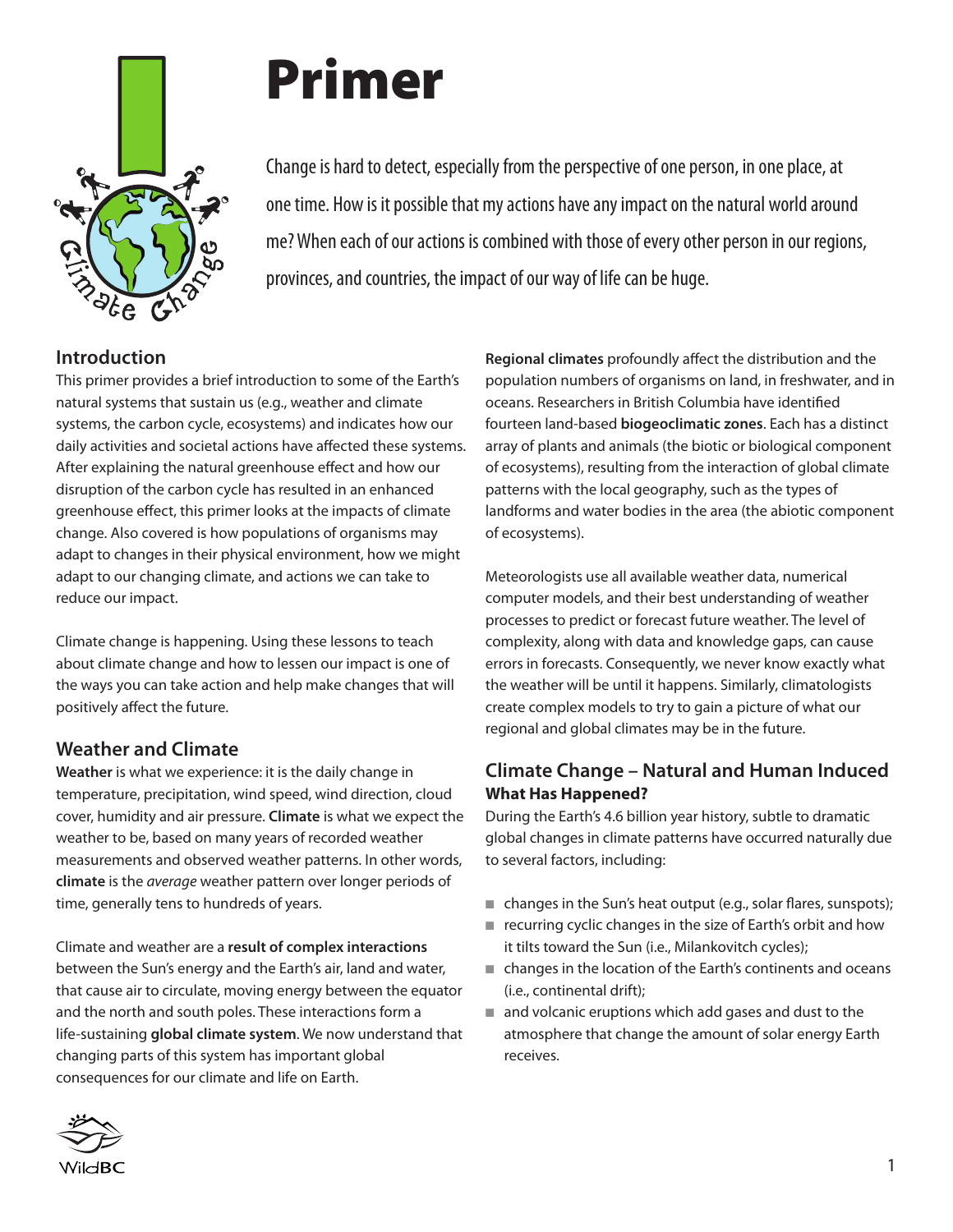

These global factors cause changes in regional weather patterns, especially temperature and precipitation patterns. In other words, **climate change is a change in the average weather patterns that occur regionally or globally**.

#### **What Is Happening?**

Our global climate is changing: there has been an observed increase in global average temperatures since the mid-20th century. This change correlates directly with human activities that have increased the amount of greenhouse gases, thus altering the composition of our atmosphere and how it interacts with the Sun's incoming energy. Also, current evidence indicates that the rate and magnitude of global climate warming has increased over the past 150 years. Thus,

#### **Greenhouse Effect Diagram**

scientists conclude that **humans have significantly influenced the climate change we are currently experiencing**. *The question is how and to what extent will the changes impact the natural and human systems that we rely on to survive.*

Climate change manifests itself in three ways:

- 1 Changes in average weather patterns (e.g., average annual temperature and precipitation),
- 2 Changes in climate variability (e.g., frequency of recurring El Nino events),
- 3 Changes in the frequency and/or severity of extreme weather events (e.g., heat waves, drought and weatherrelated events such as forest fires).



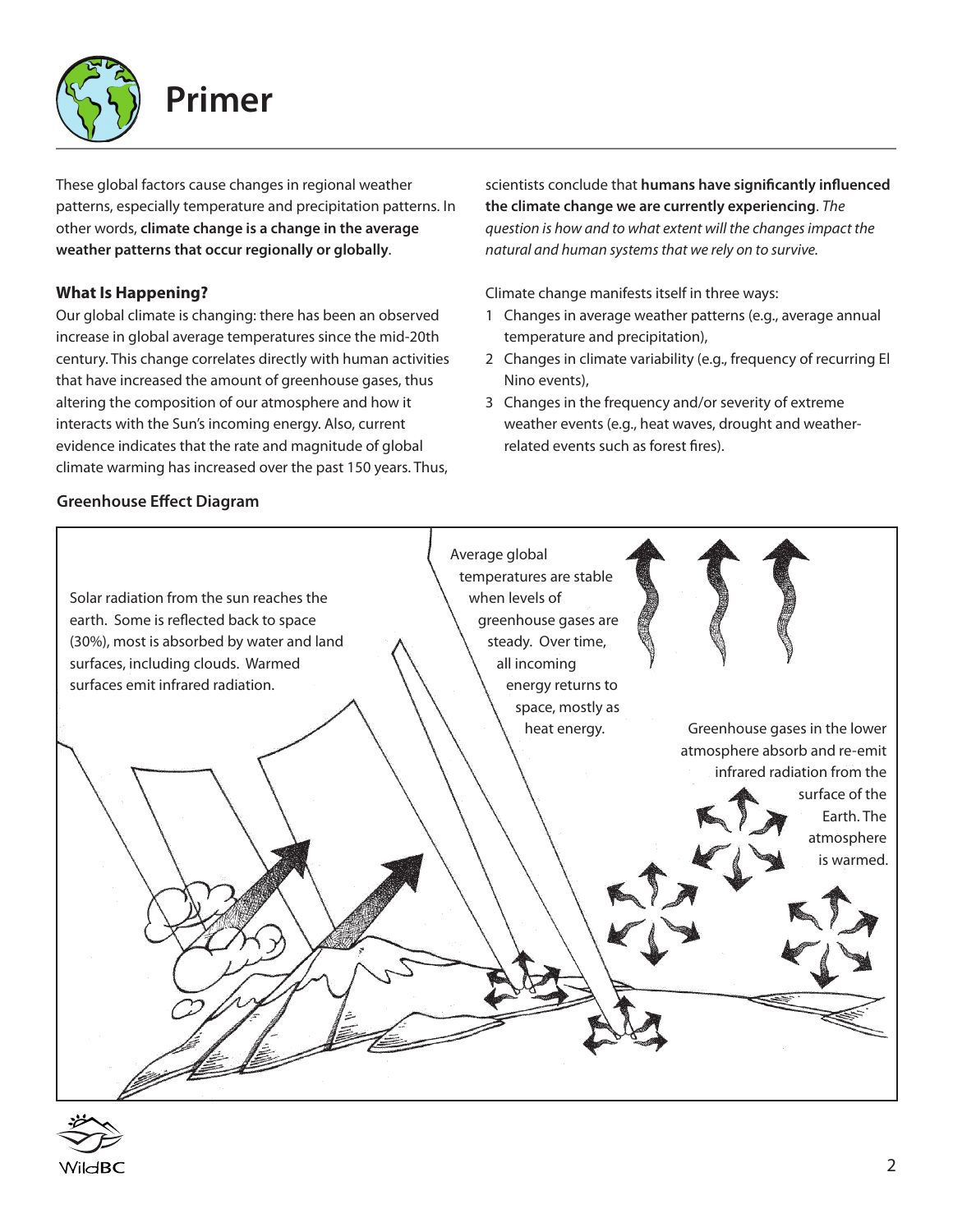

# **Natural Greenhouse Effect**

The Earth's natural greenhouse effect ensures the lifesustaining global average temperature of +15° Celsius; without it, the Earth would be a chilly -18° Celsius. The main naturally occurring **greenhouse gases** are **carbon dioxide, methane, nitrous oxide, and water vapour.** Excluding water vapour, which varies greatly with location and time, the greenhouse gases compose less than one percent (<1%) of the atmosphere. The vast majority of the atmosphere is composed of nitrogen (78%), oxygen (21%) and argon (0.9%). The amount of all greenhouse gases, including trace and human made greenhouse gases (e.g., halocarbons), has increased significantly since the Industrial Revolution.

The natural greenhouse effect is a result of the interactions between energy from the Sun, the atmosphere, and the Earth's surface. Roughly 30% of the energy from the Sun (i.e., **solar radiation** - mostly **visible light**) is **reflected** back out to space by clouds, gases, snow, ice, lakes, and oceans as it moves through the atmosphere to the Earth. Of the remaining solar radiation, 20% is absorbed by the atmosphere (i.e., gases and clouds) and 50% is **absorbed** by and **warms** dark areas on the surface of the Earth (i.e., the upper layers of lakes, oceans, the soil, rocks, grasslands, and forests). **Heat energy** (in the form of infrared radiation) is emitted from these warmed surfaces back to the atmosphere. For example, imagine sitting on a dark rock in the evening after a hot summer day – the rock is giving off heat to the atmosphere. Some of this **heat energy** returns to space but most is "caught" - **absorbed and re-emitted by greenhouse gases in the atmosphere**. The result is the rise in temperature of the atmosphere. This is similar to the retention of heat inside a gardener's greenhouse, thus it is referred to as the **natural greenhouse effect**.

During periods of global climate stability, a constant average global temperature exists because there is a **balance** amongst the amounts of energy entering the atmosphere, being absorbed by the atmosphere, and leaving the atmosphere.

# **Carbon Cycle, Greenhouse Gases and Energy**

*The carbon cycle is key to explaining reasons for our current climate change.* **Carbon,** as one of the Earth's elements,



combines with other elements and creates carbon based molecules; the amount of carbon is **finite.** Carbon, in various molecules, can be held for relatively short periods of time in **living things (the biotic component of ecosystems)** or it can be stored for thousands of years in the ocean or millions of years in geological formations (e.g., fossil fuels).

The **carbon cycle** is directly linked to energy use by all life on **Earth – including humans. <b>Carbon dioxide (CO**<sub>2</sub>), one of the main greenhouse gases, is released into or removed from the **atmosphere** through the carbon cycle. The amount of carbon in the atmosphere was balanced until humans began to use fossil fuels as a source of energy. In removing carbon from long term storage (the long carbon cycle) and releasing it into the atmosphere (the short carbon cycle), the balance has been tipped, affecting our global climatic systems.

#### **Short Carbon Cycle and Energy Flow through Ecosystems**

All life on Earth is based on carbon: in the **short carbon cycle** carbon moves from the atmosphere, through the Earth's **ecosystems**, and back to the atmosphere. Some of the **Sun**'s energy (solar radiation – mostly visible light) is captured and transformed by plants during the process of **photosynthesis** and then **stored** in the chemical bonds of carbon-based molecules called **carbohydrates** (mainly as the sugar glucose). Water (H<sub>2</sub>O) and **carbon dioxide (CO<sub>2</sub>)** from the atmosphere, freshwater bodies, and oceans **combine** during photosynthesis to make carbohydrates. Oxygen (O<sub>2</sub>) is the other product of photosynthesis.

Food chains represent the **flow of energy through ecosystems**, resulting in **carbon dioxide being released back to the atmosphere**. Within ecosystems, plants are **consumed** by animals (herbivores and omnivores) and then potentially consumed by other animals (carnivores) in a **food chain**. Because plants produce food (i.e., carbohydrates) they are known as "producers" while anything that eats plants, or other animals, are "consumers". As each animal digests carbohydrates, they **use oxygen and the stored energy** in the carbohydrates to move, grow and reproduce (**cellular respiration**); they breathe out (respire) **carbon dioxide** and water. Respiration is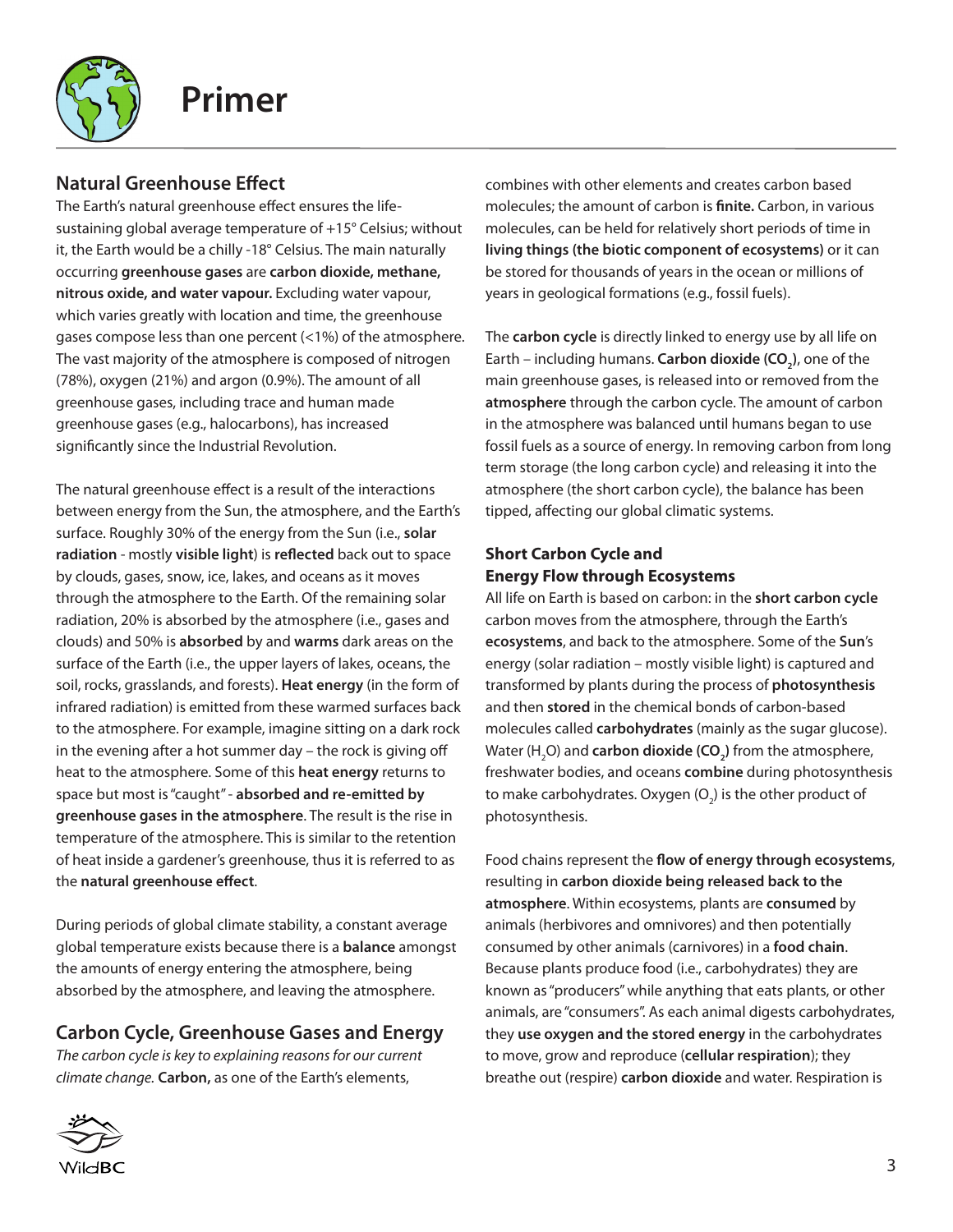

the complimentary process to photosynthesis; all plants and animals, including decomposers, use energy that originates from the sun during respiration.

Carbon can also re-enter the atmosphere in the form of another greenhouse gas, **methane** (CH<sub>4</sub>). Methane is produced during digestion when there is no oxygen present (i.e., under anaerobic conditions) such as bacterial decomposition in muddy swamps or in landfills. Many grazing animals, including

cattle, produce large amounts of methane as part of their normal digestion process. Growing rice is also a methane source.

## **Long Carbon Cycle:**

#### **Trapping of Carbon in Sediments and Fossil Fuels**

In the long carbon cycle, carbon leaves the Earth's atmosphere and biosphere (i.e., ecosystems) and enters the Earth's crust, (lithosphere or geosphere). In living things, carbon can be

# **Carbon Cycle Diagram**



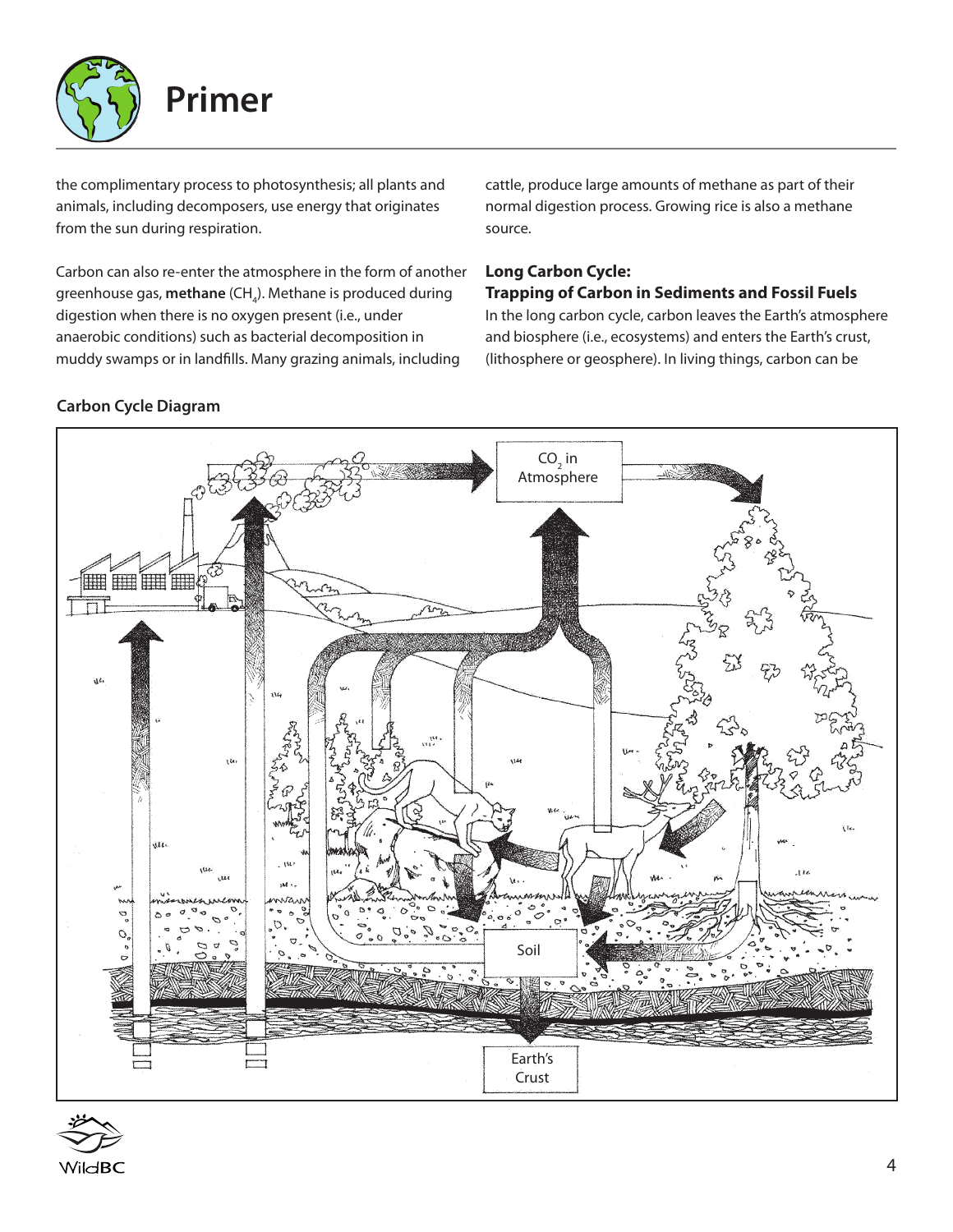

incorporated into the physical structure of an organism such as: cellulose in wood and calcium carbonate in shells, bones, hard parts of coral, and some marine algae. After the organism dies, the carbohydrates decompose in the soil or the bottom of oceans and freshwater bodies through the short carbon cycle, while the hard **structural components** become part of the sediment. Over time, layers of sediment solidify into **sedimentary rock** such as limestone (dominantly calcium carbonate). Here, carbon can be held for thousands to millions of years.

Sometimes, the tissues of plants, algae and marine zooplankton, are only partially consumed and decomposed in the short carbon cycle. Settling in swampy areas, lakes, and oceans, these remains become buried under layers of sediment and eventually become **trapped** in sedimentary rock. Over hundreds of millions of years these energy-rich carbon molecules (mostly carbohydrates) form **fossil fuels** such as coal, natural gas and oil deposits within the Earth's crust.

In the long carbon cycle, the only major **natural release of carbon dioxide** to the atmosphere happens during volcanic eruptions. Carbon escapes sedimentary rock through erosion or dissolving in water (weathering). In both cases, carbon can potentially re-enter the short carbon cycle by being utilized by plants.

*The amount of carbon on Earth is finite and finely balanced amongst the Earth's components by the carbon cycle.* The vast **majority** of carbon has been locked or sequestered in the **Earth's crust** for millions of years, while the remaining small fraction of carbon cycles through living things in ecosystems to the atmosphere or ocean and back to ecosystems. As humans extract and **burn fossil fuels** (**combustion**), complex carbon molecules are broken down releasing their stored energy for use. In this process **carbon dioxide** and water are released to the atmosphere (this is similar to cellular respiration). As we extract and use more fossil fuels, more carbon dioxide is released from the long carbon cycle into the atmospheric part of the short carbon cycle. The result of these human actions is the **tipping of the carbon cycle balance**.

#### **Enhanced Greenhouse Effect and Human Induced Climate Change Increasing Greenhouse Gases**

The use of fossil fuels as a source of energy, large scale agriculture, and other human activities have resulted in a marked increase in the amount of greenhouse gases in the atmosphere since the Industrial Revolution. The amount of carbon dioxide (CO<sub>2</sub>) now by far exceeds the natural range of atmospheric carbon dioxide over the last 650,000 years. The same is true for methane (CH<sub>4</sub>) due to agricultural activities and fossil fuel use. The use of nitrogen-based fertilizers and the production of chemicals with a nitrogen base have led to an increase in nitrous oxide (NO $_{\textrm{\tiny{2}}}$ ) concentrations. Also, as forests are cleared for agriculture, human settlements, and other purposes, less carbon dioxide is removed from the atmosphere through photosynthesis. Additional carbon dioxide is released to the atmosphere when the wood is burned or left to decompose.

Though much less abundant than carbon dioxide, methane, nitrous oxide, and other trace greenhouse gases such as synthetically created halocarbons (e.g., chlorofluorocarbons or CFCs) are much more effective at absorbing and trapping heat energy within the atmosphere, leading to further increases in the average global temperature. Roughly, methane is tens of times; nitrous oxide hundreds of times; and some halocarbons thousands of times more effective at absorbing heat energy (infrared radiation) than carbon dioxide.

#### **Enhanced Greenhouse Effect**

With increased greenhouse gases in the Earth's atmosphere, more heat energy (infrared radiation) from the Earth's surface is absorbed and re-emitted resulting in an **enhanced greenhouse effect.** This increases the average global temperature and affects other aspects of the global climatic system, including regional climates. *The Intergovernmental Panel on Climate Change (IPCC), established by the United Nations to assess scientific information related to climate change, has concluded that most of the warming observed over the last 50 years can be attributed to burning of fossil fuels, land clearing and other human activities that release greenhouse gases into the atmosphere.*

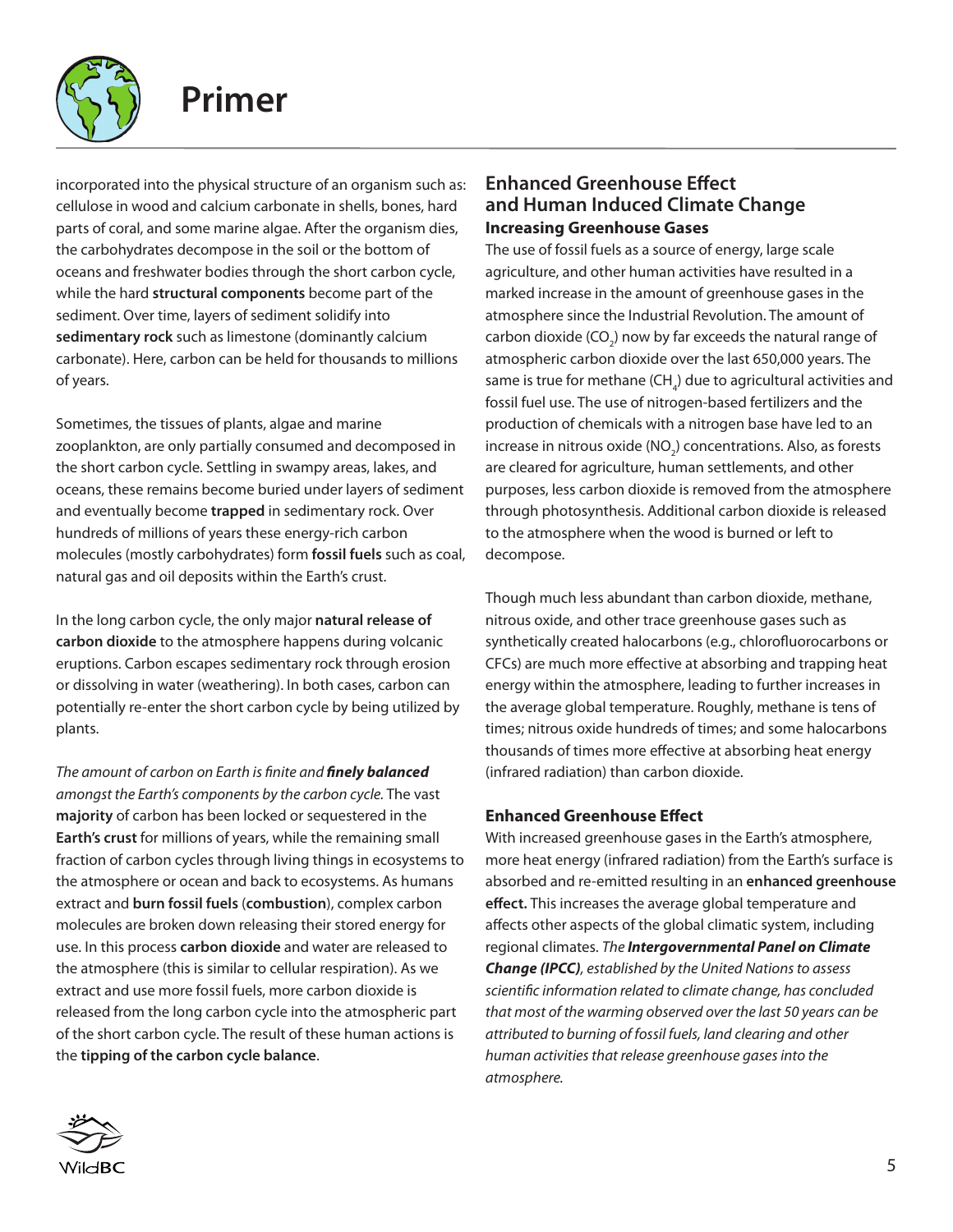

#### **Observed Changes**

The observed rate of global warming, 0.6°C during the 20<sup>th</sup> century, is likely faster than at any other time in the past 1000 years. **Climate research has provided data specific to British Columbia, including**:

- From 1895 to 1995, average annual temperature increased on the coast by 0.6°C, in central and southern interior regions by 1.1°C, and in northern BC by 1.7°C (nearly three times the global average). In particular, minimum temperatures increased: winters in BC are becoming less cold
- $\blacksquare$  From 1900 to 2004, the observed trend is summers in the southern interior region have warmed 1.0 - 2.5°C
- $\blacksquare$  From 1929 to 1998, average annual precipitation increased in southern BC by 2 to 4 percent per decade
- Between 1945 and 1993, lakes and rivers became free of ice two to six days earlier in the spring
- Between 1895 and 1995, two large glaciers in southern BC retreated by more than a kilometer each
- $\blacksquare$  Between 1941 and 2001, ocean surface temperatures along the BC coast increased by 0.9°C to 1.8°C
- $\blacksquare$  Between 1888 and 1992, the number of days available to plants to grow (growing degree days) increased by 5 to 16 percent across the province.

# **The Impact of Climate Change**

Regional climates may experience severe and abrupt changes. Changes in the physical conditions (abiotic) of ecosystems will have consequences for the living components (biotic).

#### **Ecosystems: Adaptation and Impacts**

Most species of organisms can adapt over many lifetimes to gradual changes in the physical component (abiotic) of their environment (e.g., shifts in temperature and precipitation patterns). The ability of a species to adapt is influenced by its reproductive rate and the amount of genetic variability within that population. During gradual climate change events, often a few species are not able to adapt and become extinct. *The concern is that the current rate of climate change is occurring so quickly it may result in the extinction of many species.* 

Early evidence generally confirms predicted shifts in the biogeoclimatic zones of British Columbia. **Plant** populations are expanding into and becoming established in areas where they were not previously found, often along the northern or higher altitude ranges for that species. At the other edge of the range, some species may disappear as mature individuals die and are not replaced by seedlings. The Western Red Cedar is an example of a species that is expected to shift north; individuals at the southern edge are already dying. Many **animal** species are also predicted to shift or expand their range as they follow their food sources. The impact on food chains within ecosystems could be dramatic.

#### **Predicted Ecosystem Impacts for British Columbia**

- $\blacksquare$  Sea-levels rising over low-lying areas, caused by sea surface warming (i.e., water expansion) combined with glacial and ice-cap melting, affecting many saltwater marsh, estuary, and marine ecosystems, including the ocean distribution and migration patterns of salmon
- $\blacksquare$  Reduced stream flow in late summer and early fall due to reduced snow pack and earlier melting, may lead to declining water quality and higher water temperatures, thus posing a threat to cold water fishes
- Warmer winters and longer growing seasons may change local species distribution and population size
- $\blacksquare$  Spring events such as unfolding of leaves and laying of eggs are happening earlier and may affect associated species such as pollinators and predators
- $\blacksquare$  Changes in the frequency and intensity of fires, diseases, and pests, such as the current mountain pine beetle outbreak in BC, may affect species distribution and population size of some associated species.

#### **Human Systems: Adaptation and Impacts**

Humans rely on natural ecosystems for critical resources, including food and water. As ecosystems respond to climate change, human systems for water, resource extraction, agriculture, and others will be affected. As much of our infrastructure is built based on the assumption of a stable, predictable environment, changes may have severe consequences.